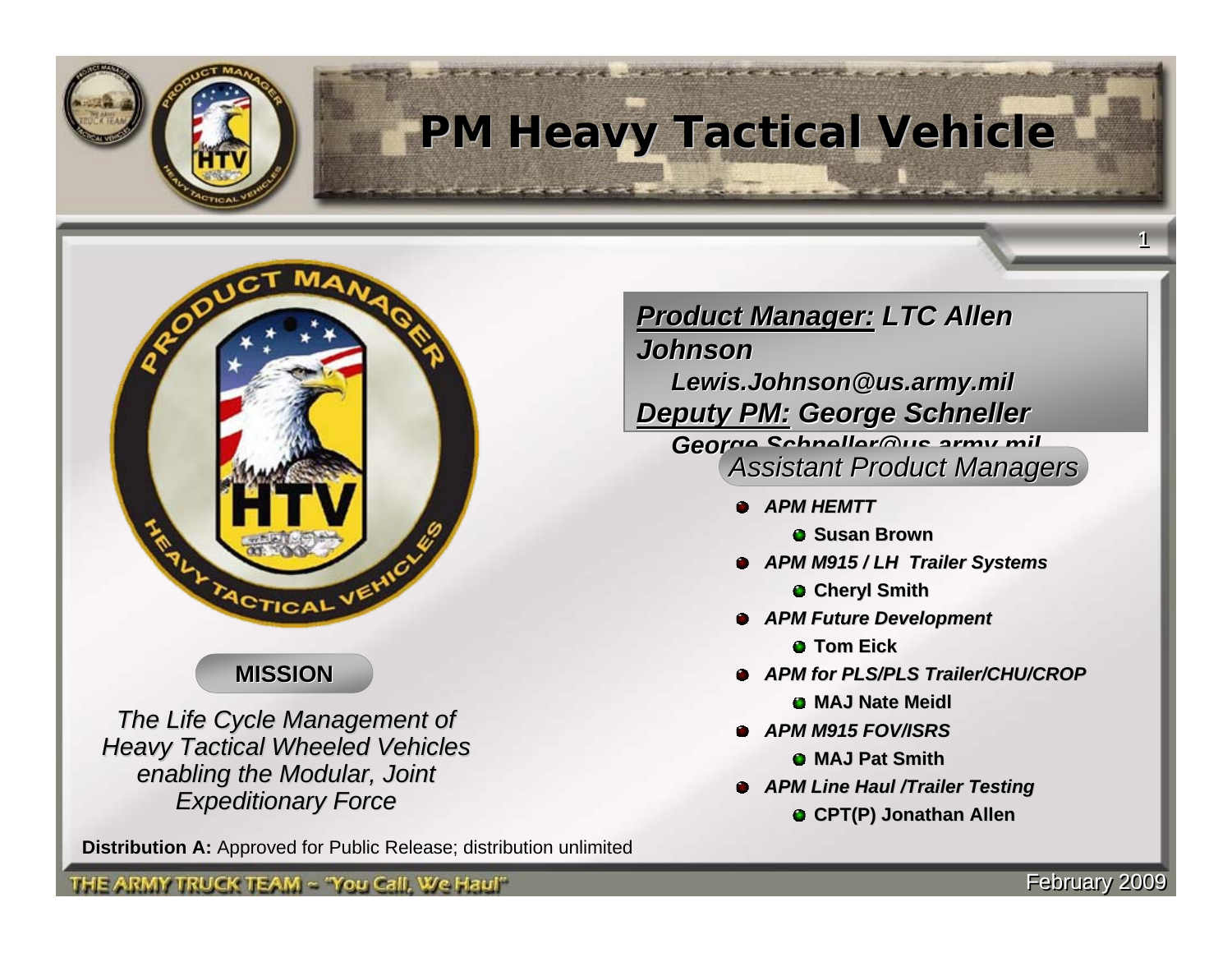

## **Heavy Tactical Vehicles Heavy Tactical Vehicles 21 Products, 10 OEMs 21 Products, 10 OEMs**

- *M977 Heavy Expanded Mobility Tactical Truck (HEMTT) Cargo*
- *M985 HEMTT Cargo w/MHC*
- *M978 HEMTT Tanker, 2500 gal*
- *M983 HEMTT Tractor*
- *M984 HEMTT Wrecker*
- *M1120 HEMTT LHS*
- *HEMTT A3 Electric Hybrid Tech Demonstrator*
- *HEMTT A4 LTAS + Improved Performance*
- *HEMTT M983 Tractor / LET*
- *HEMTT RECAP*
- *M1074 Palletized Load System (PLS) w/MHC*
- *M1075 PLS Truck*
- *M1076 PLS Trailer*
- *PLS A1 LTAS and Improved Performance*
- *M1070 Heavy Equipment Transporter System (HETS)*
- *M1000 HETS Semi-trailer*
- *HETS A1– Improved Performance*
- *M1142 Tactical Firefighting Truck (TFFT)*
- *M1158 HEMTT-based Water Tender (HEWATT)*
- *M3/M3 A1 Container Roll On/Off Platform (CROP)*
- *Container Handling Unit (CHU)*
- *M1, M1077/M1077 A1 Flat rack*
- *M915 Line Haul Tractor*
- *M915 A5 LTAS + Improved Performance*
- *M916 Light Equipment Transporter (LET)*
- *M917 20 Ton Dump*
- *Fifth Wheel Towing Device (FWTD)*
- *M870 A3 40 ton Low Boy Trailer*
- *M871 A3 22.5 ton Flatbed Trailer*
- *M872 A4 34 ton Flatbed Trailer*
- *M989 A1 HEMAT*
- *M967 A2 5000 Gal Bulkhaul Tanker*
- *M969 A3 5000 Gal Refueler Tanker*

#### *AOR*

- *Interim Stryker Recovery System*
- *External Fire Suppression*
- *Armor*
- *LED Headlights*
- *Improved Seats*



*M915*

*HET*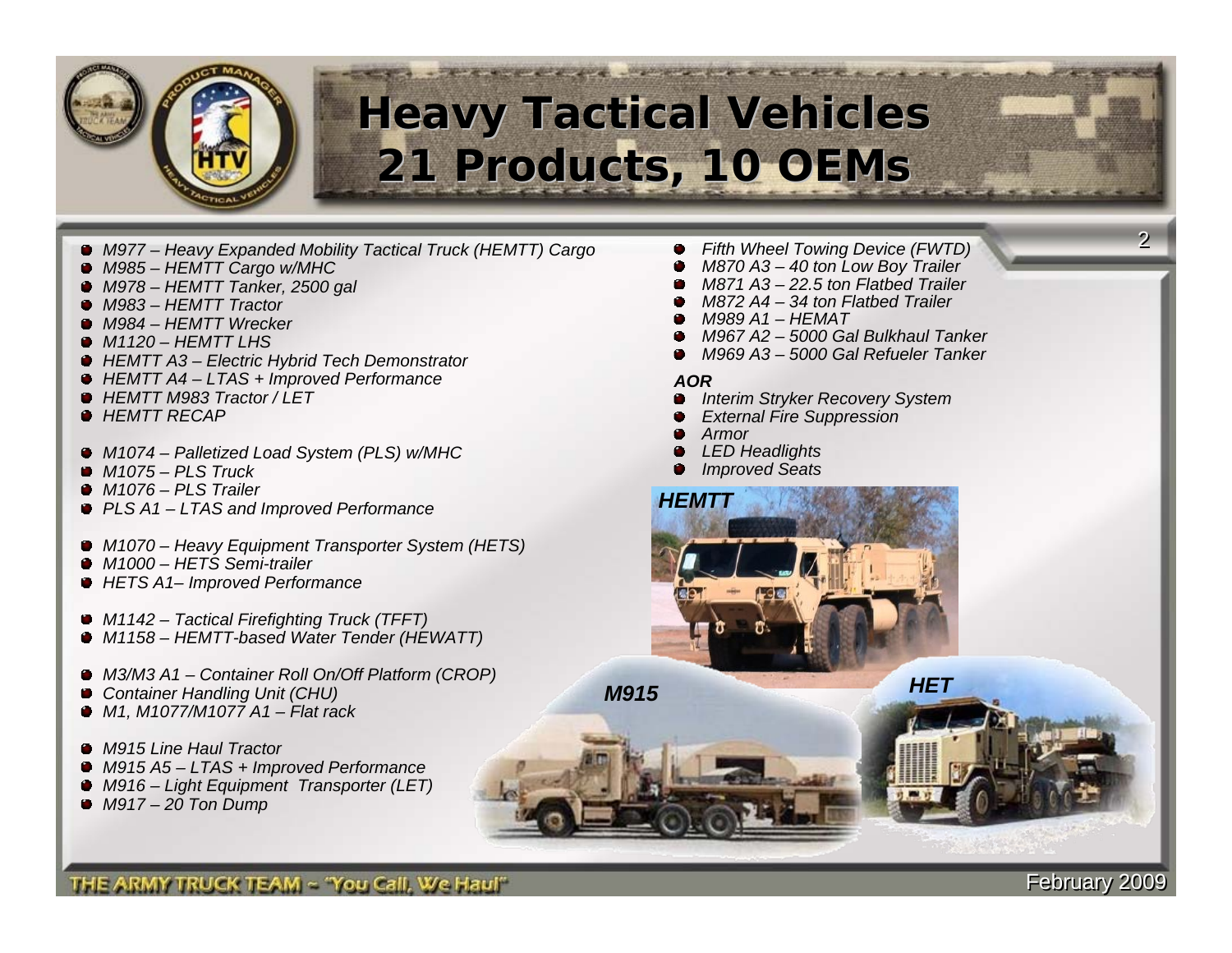

## **HTV Fleet Overview HTV Fleet Overview Tactical Systems Tactical Systems**



THE ARMY TRUCK TEAM ~ 'You Call, We Haul"

February 2009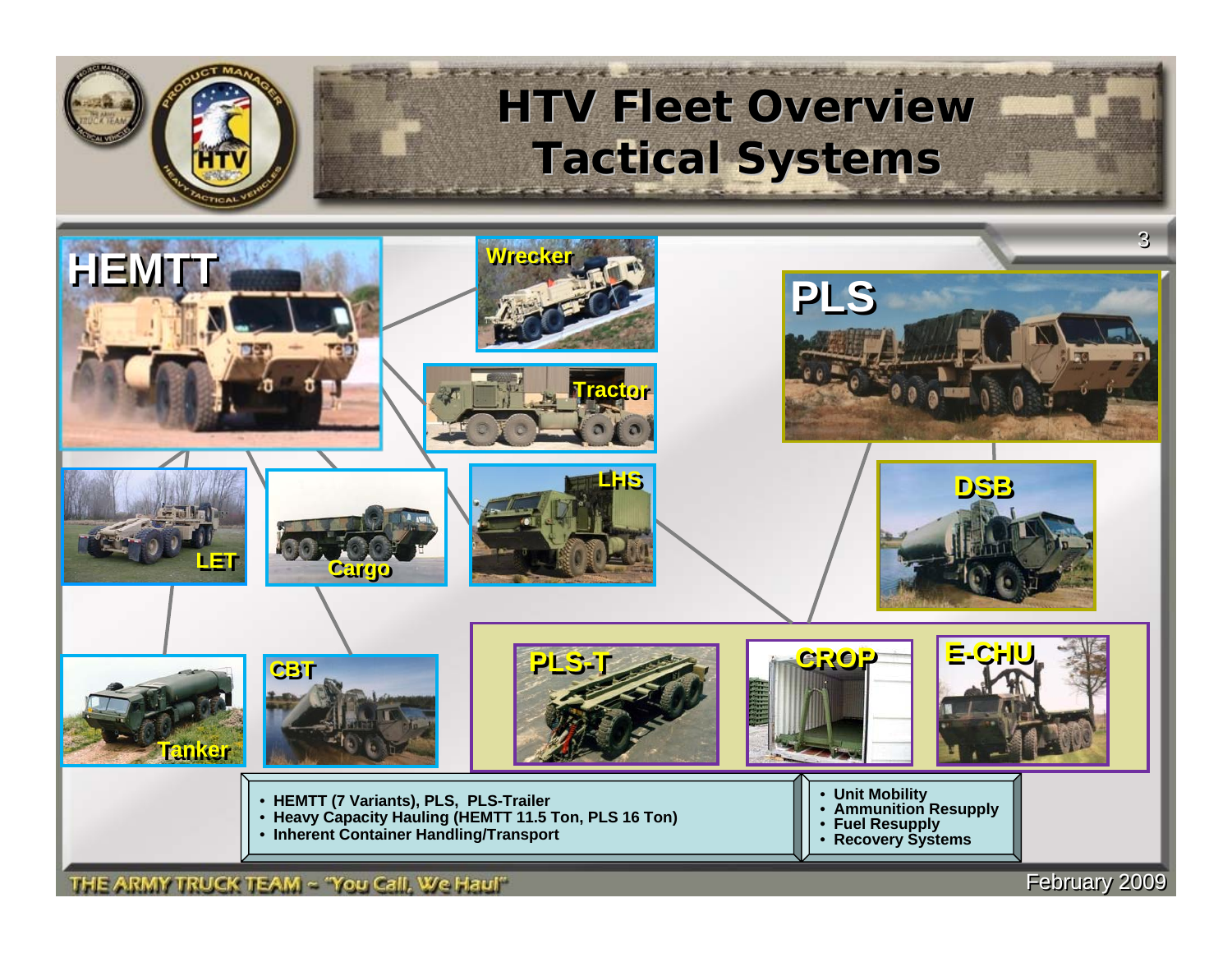

**The M915A3 line haul truck tractor is used primarily to transport the 22 ½ ton and 34 ton flatbeds, the M1062 7.5Kgallon, and the M967/M969, 5K- gallon semi-trailers. The M871 is a 22 ½ ton capable tactical, dual purpose semitrailer that transports break bulk cargo and 20 ft. ISO containers. The M872 is a 34 ton capable local line haul of break bulk and 20 ft. ISO containers. The M916A3 Light Equipment Transporter is used primarily to tow the 40 ton M870 lowbed semitrailer. The M870A3 trailer is a low-bed trailer used by Combat Engineer units to transport Engineer Construction Equipment (ECE) and associated materials suitable for transport**

- **Unit Resupply**
- **Unit Mobility**
- **Ammunition Resupply**

**February 2009** 

• **Fuel Resupply**

#### THE ARMY TRUCK TEAM ~ 'You Call, We Haul''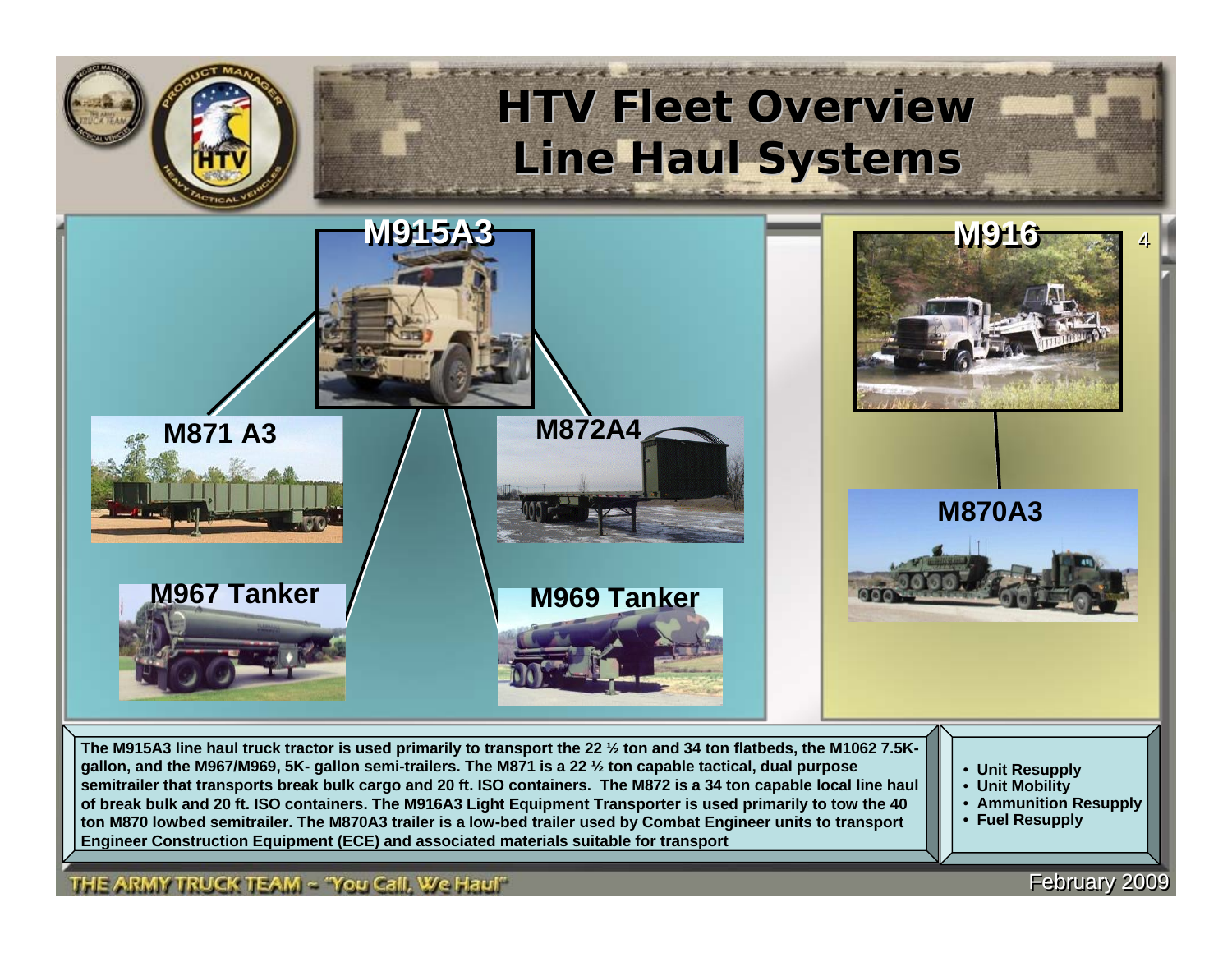

## **HTV Fleet Overview HTV Fleet Overview Special Mission Systems Special Mission Systems**





M1000 HETS Trailer





• **TFFT offer s the mobility of the HEMTT, a cr ew of 6, and a 1,0 00 g al water p ump fir e fighting system.**

- HEWATT provides water tender capabilities (2,500 gal) and limited stand alone fire fighting capabilities
- **HETS is a capable prime mover for the Army's M1 main battle tank**

#### THE ARMY TRUCK TEAM ~ 'You Call, We Haul''

• **Heavy Unit Mobility**

- **Firefighting Platform**
- **Water Resupply**

**February 2009**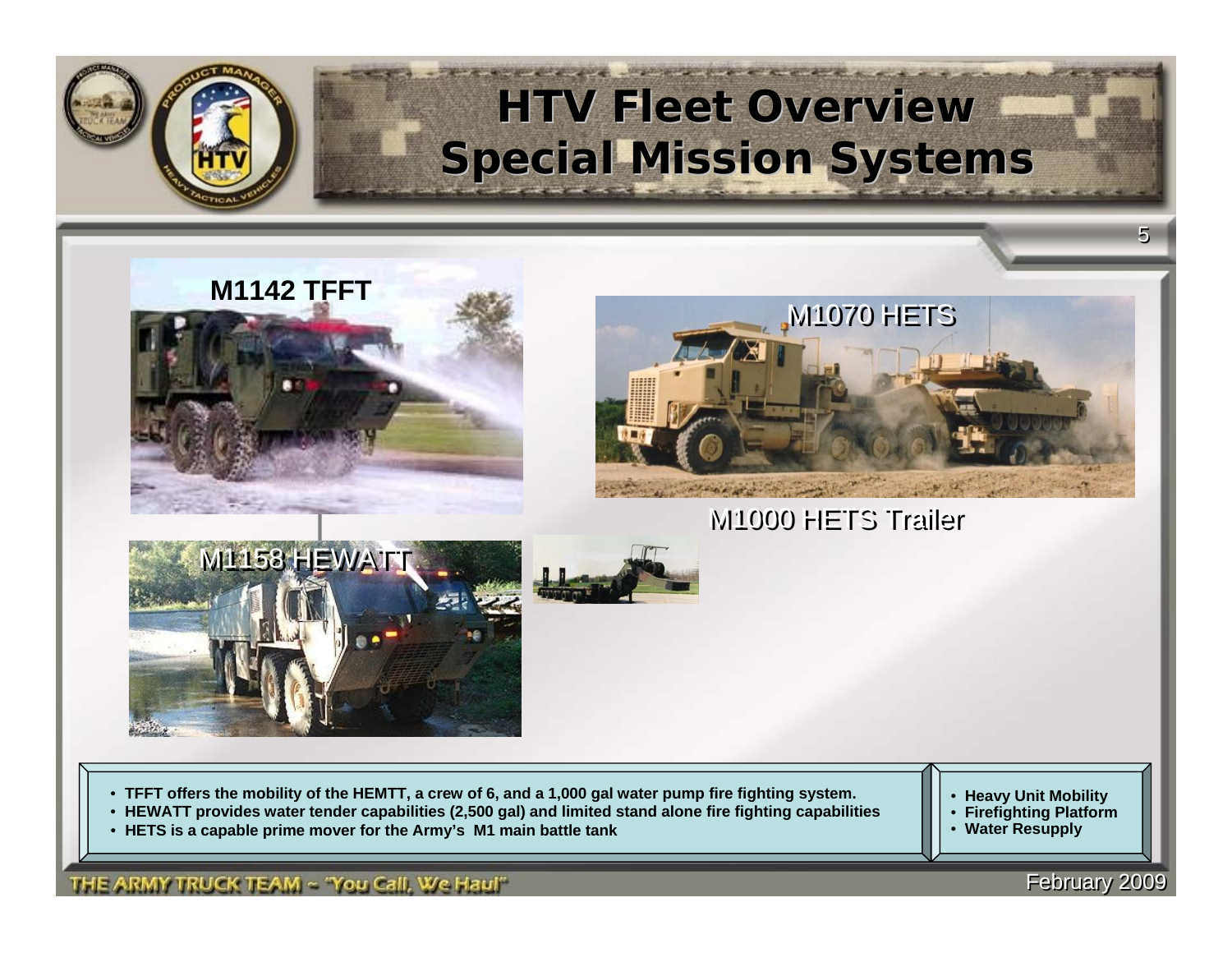

*Continuing to Improve Continuing to Improve Continuing to Improve*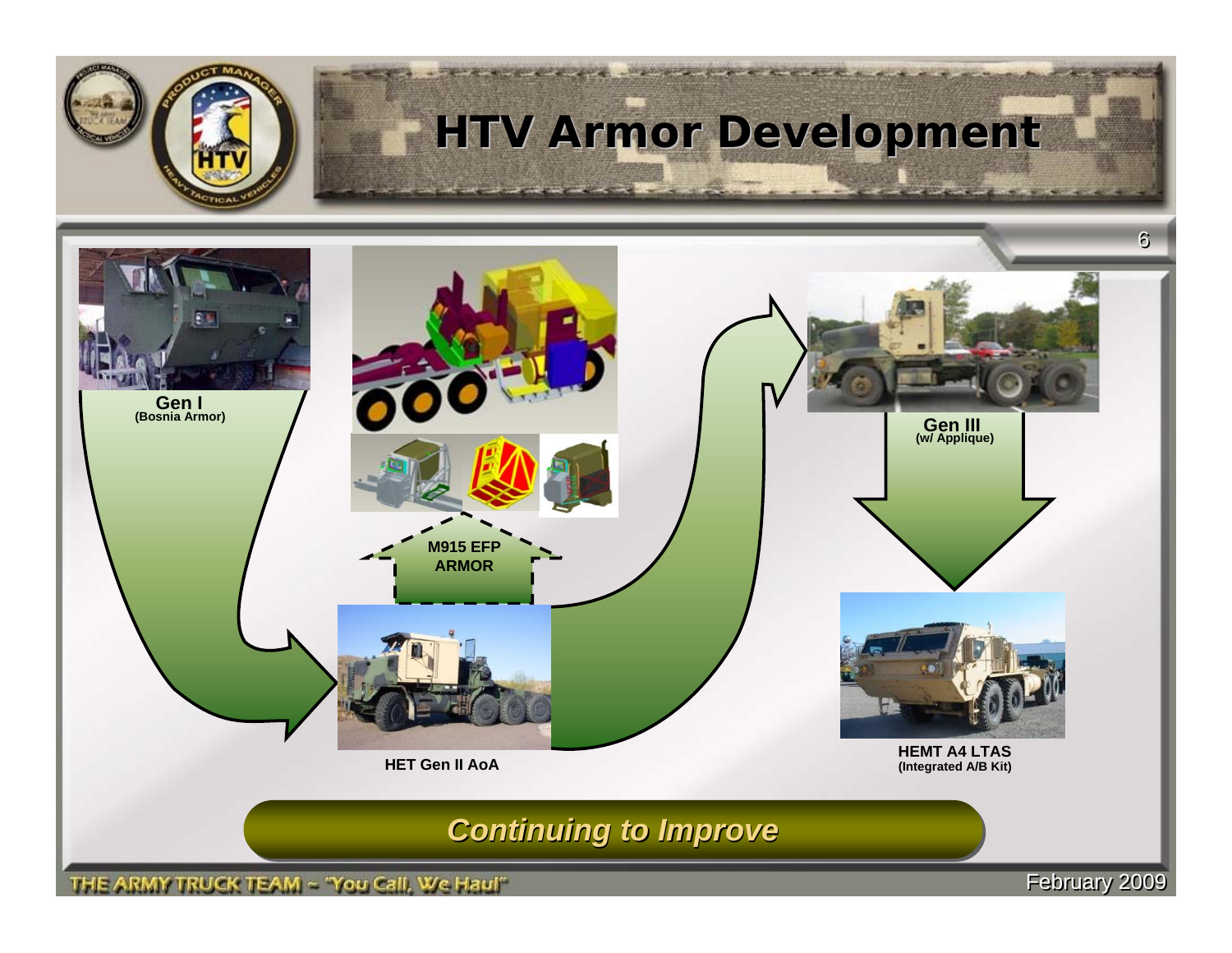

## **Direct AOR Support Direct AOR Support**

#### **M915 Cab Field Kit**

#### **Interim Stryker Recovery**

- *Durable solution transfers AoA weight away from cab to frame rails*
- *Prevent cab structural and related component damage and failures*
- *10 Kits installed for prove out JAN 08*





77Interim Stryker Recovery System is a M983A2 LET pulling a modified Fifth Wheel Towing Recovery Device (FWTRD) and a High Mobility Recovery Trailer (HMRT). The HMRT has a 30T payload carrying capacity, the FWTRD has a 16T lift and tow capacity

*Fielding 18 systems began Fall 08*



### *Fielding began SEP 08*

#### **External Fire Suppression**

#### *FIRETRACE*

*Plastic panels which are designed to shatter upon impact releasing fire suppressing powder*

#### *HRS NCASE*

*Kevlar "quilt" made of 6" pouches of fire suppressant powder. Each section is independently stitched*

*Fielding began Summer 08*







### **Seating Upgrade**

#### *New Seats*

- PM provided 300 Bostrom upgrade seat sets to theater for M9<sup>+</sup>
- Outfit convoy HEMTT Wreckers and HETs with GSS **Seats** 
	- 255 HET Seat kits
	- 30 HEMTT Wrecker Seat Kits



**February 2009**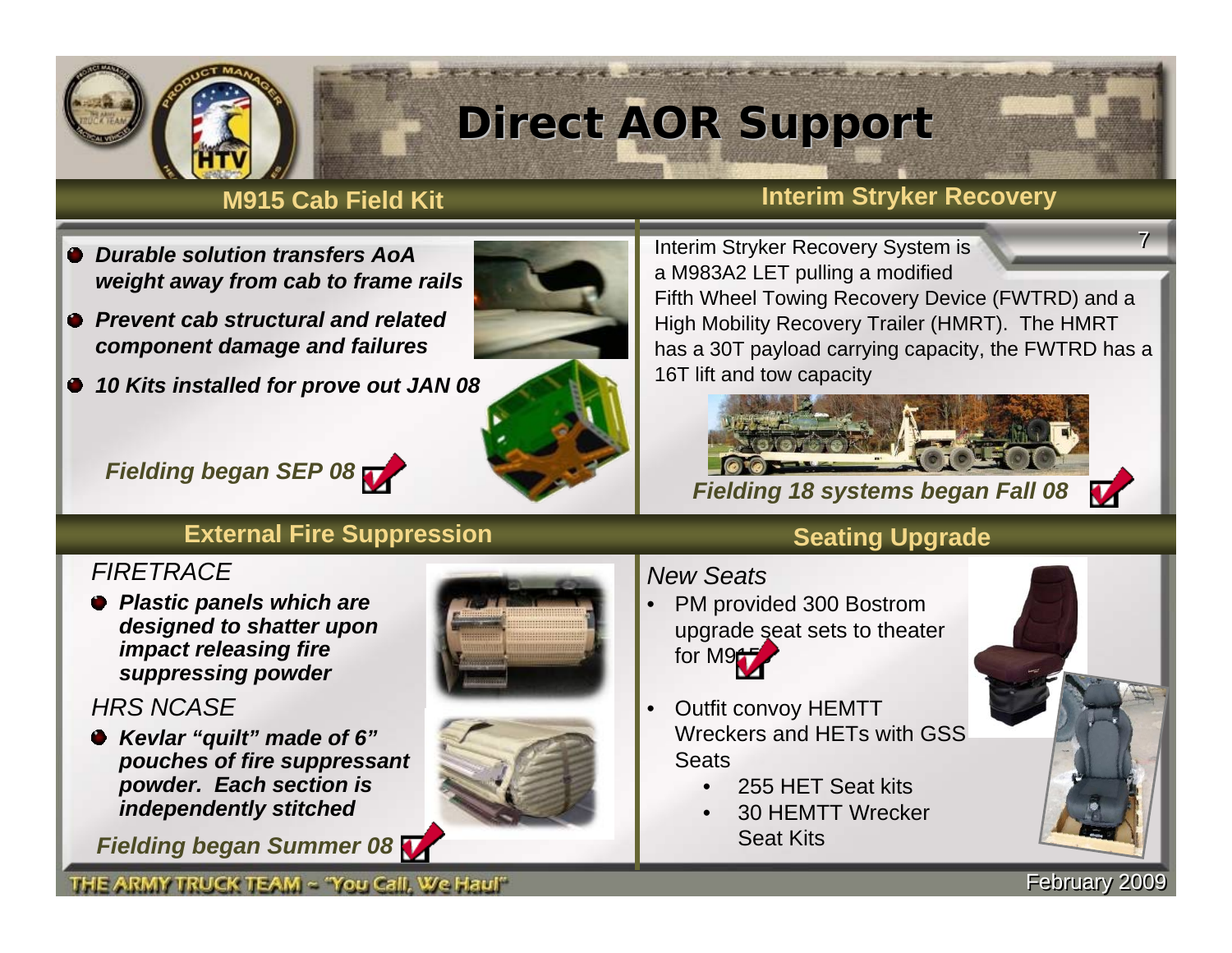

# **Past / Current Past / Current**



#### *Basic HEMTT*

- 8V92 MUI Engine
- HT 740 Transmission
- Hen drickson Suspensi o n
- Air Trans on C130, C141
- AoA Cab



#### *HEMTT A2*

- AoA Cab
- 8V92 D DEC IV Engine
- Allison Electronic Transmission
- Corrosion Protection Upgrades

#### *HEMTT A4*

- B-Kit Ready
- Modern Power Train
- Air Ride Suspension
- Updated Electrical System
- ABS & Traction Control
- Climate Control
- Common Cab with PLS
- RECAP Cost < Cost ofNew Production w/ Tech Insertion (B-Kit Ready)

**2008**

**1985 - 2001**

**2002 - 2007**

### **Better, B-Kit Capable Truck**

THE ARMY TRUCK TEAM ~ 'You Call, We Haul''

February 2009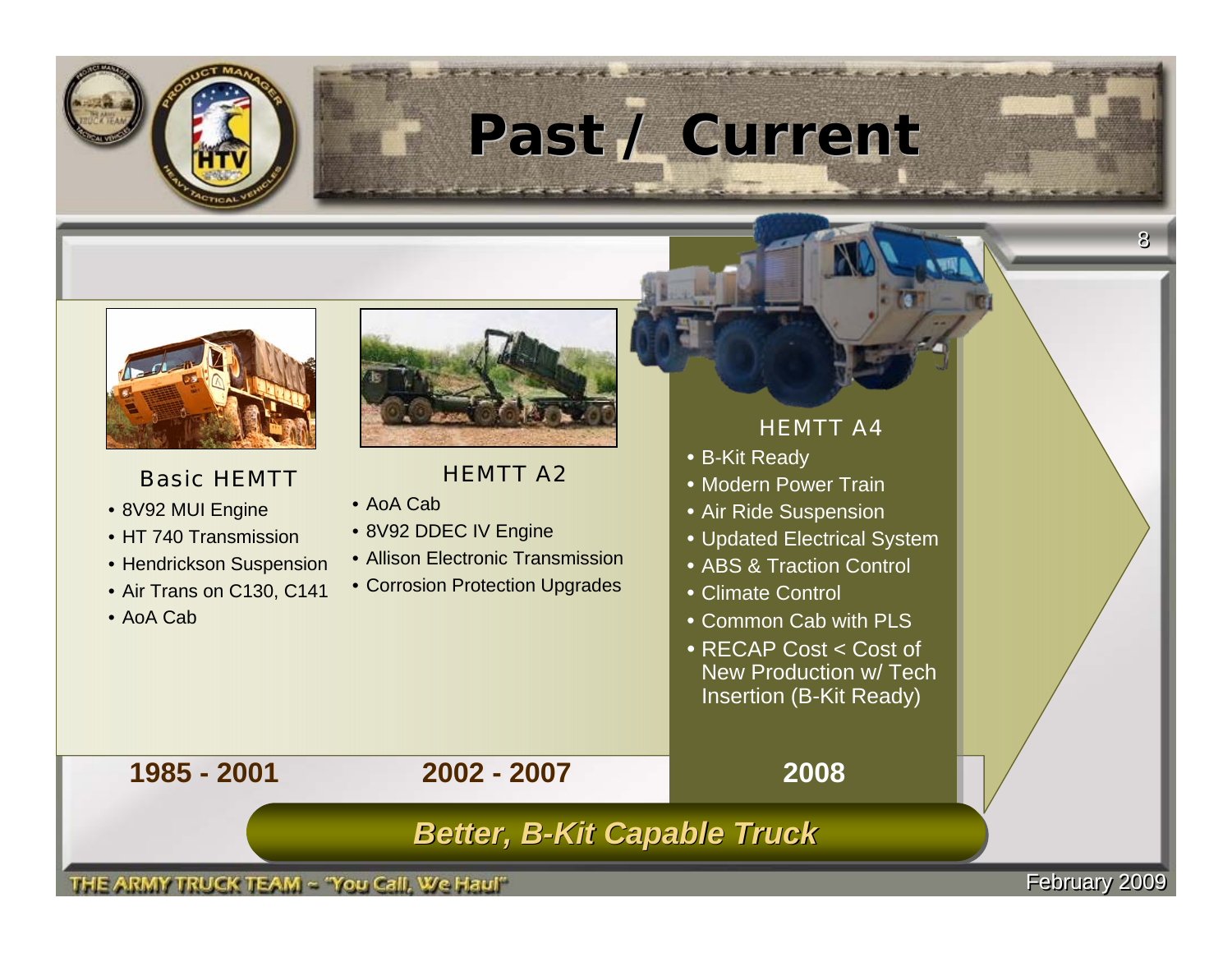

## **Evolution of HEMTT RECAP**



*Core Truck in Teardown*

### *After RECAP – B kit Ready!*

**February 2009** 

- Established in 2001 by the VSCA directive to lower O&S costs of HEMTT fleet
- Upgrades fleet to "B kit ready" model with added crew protection
- Emphasis on integrating affordable technology upgrades
- Inducts old, worn out HEMTT's and produces a like-new vehicle with the same configuration as new production at less cost
- Focusing on Logistic Foot Print reduction
- Dependent upon availability of core "seed"

*HEMTT RECAP is critical to a B HEMTT RECAP is critical to a B HEMTT RECAP is critical to a B-Kit capable HEMTT fleet -Kit capable HEMTT fleet Kit capable HEMTT fleet*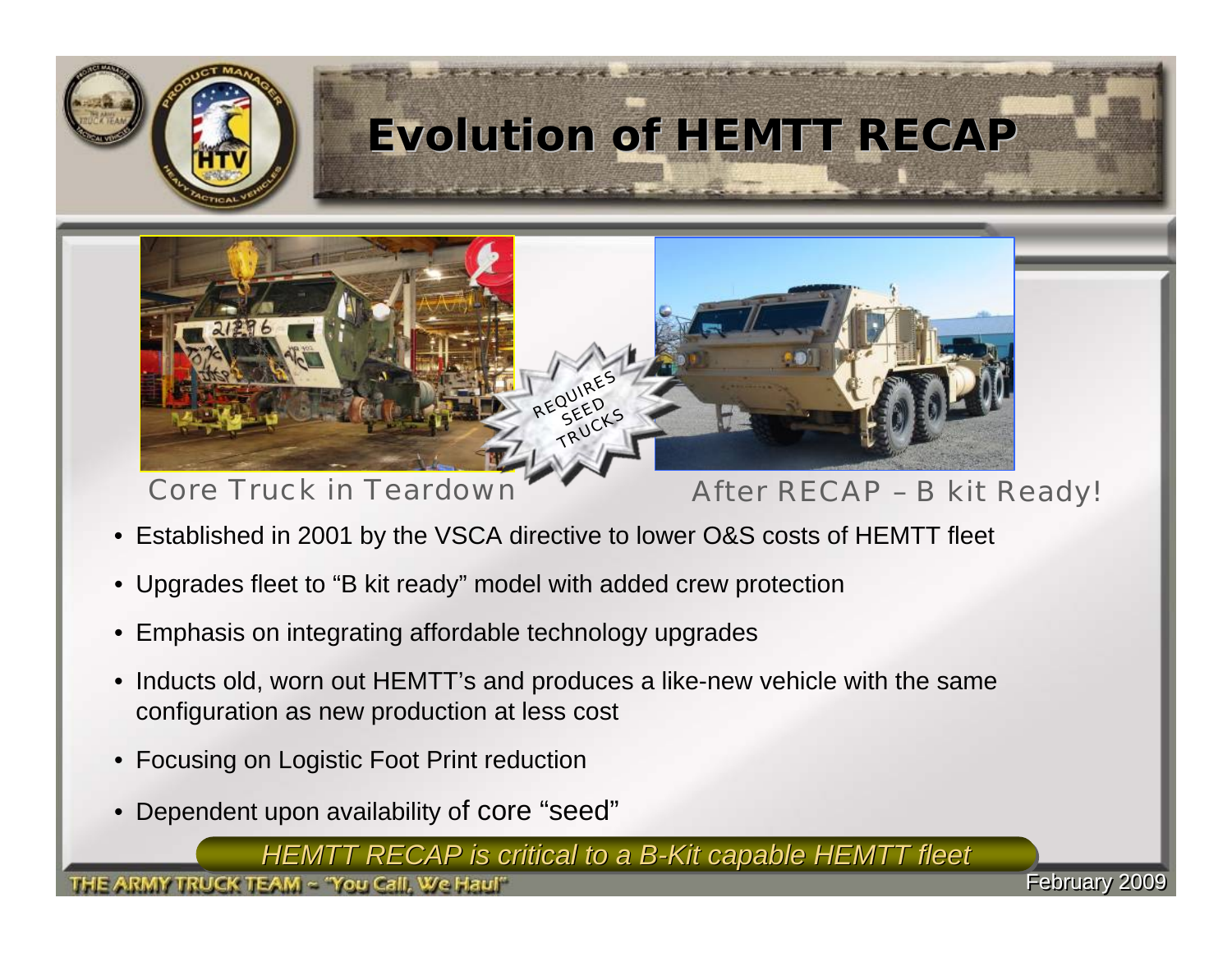

## **HEMTT B-KIT HEMTT B-KIT MODERNIZATION MODERNIZATION**

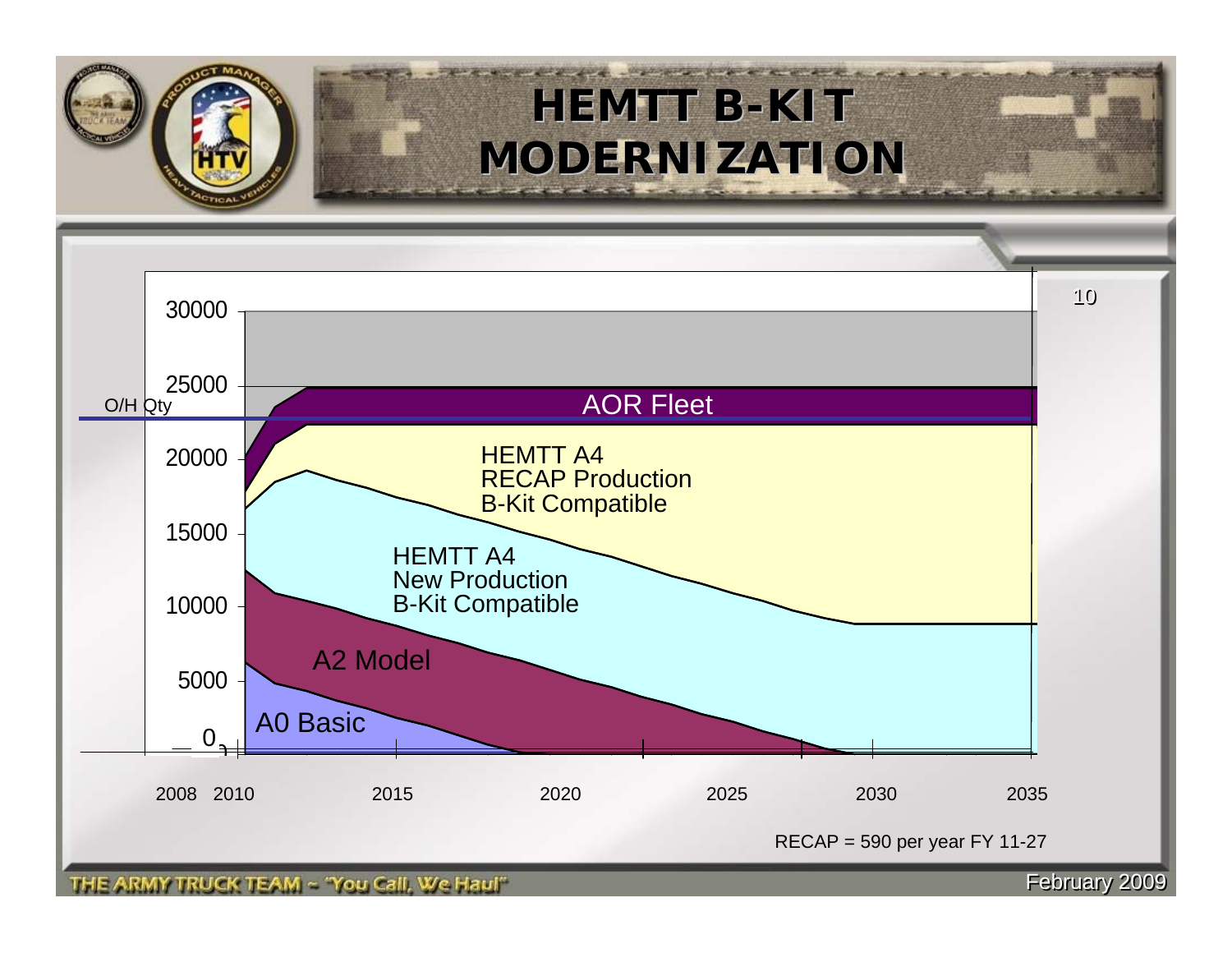

## **History / Future**



### **Basic PLS**

- 8V92 DDEC III/IV Engine
- CLT 755 Transmission
- Hendrickson Suspension
- Air Transportable on C141, C5, C17

1994-2008



### **PLS A1**

- B-Kit Read y
- Modern Power Train
- Independent Front Suspension
- Updated Electrical System
- ABS & Traction Control
- Climate Control
- Common Cab with HEMTT

2009

### **PLS RECAP Way Ahead PLS RECAP Way Ahead**

- PLS basic inducted, returned as PLS A1
- RECAP Cost < Cost of New Production w/Tech Insertion
- Currently funded FY10-12 only

#### - 2025

### **Better, B-Kit Capable Truck**

THE ARMY TRUCK TEAM ~ 'You Call, We Haul''

**February 2009**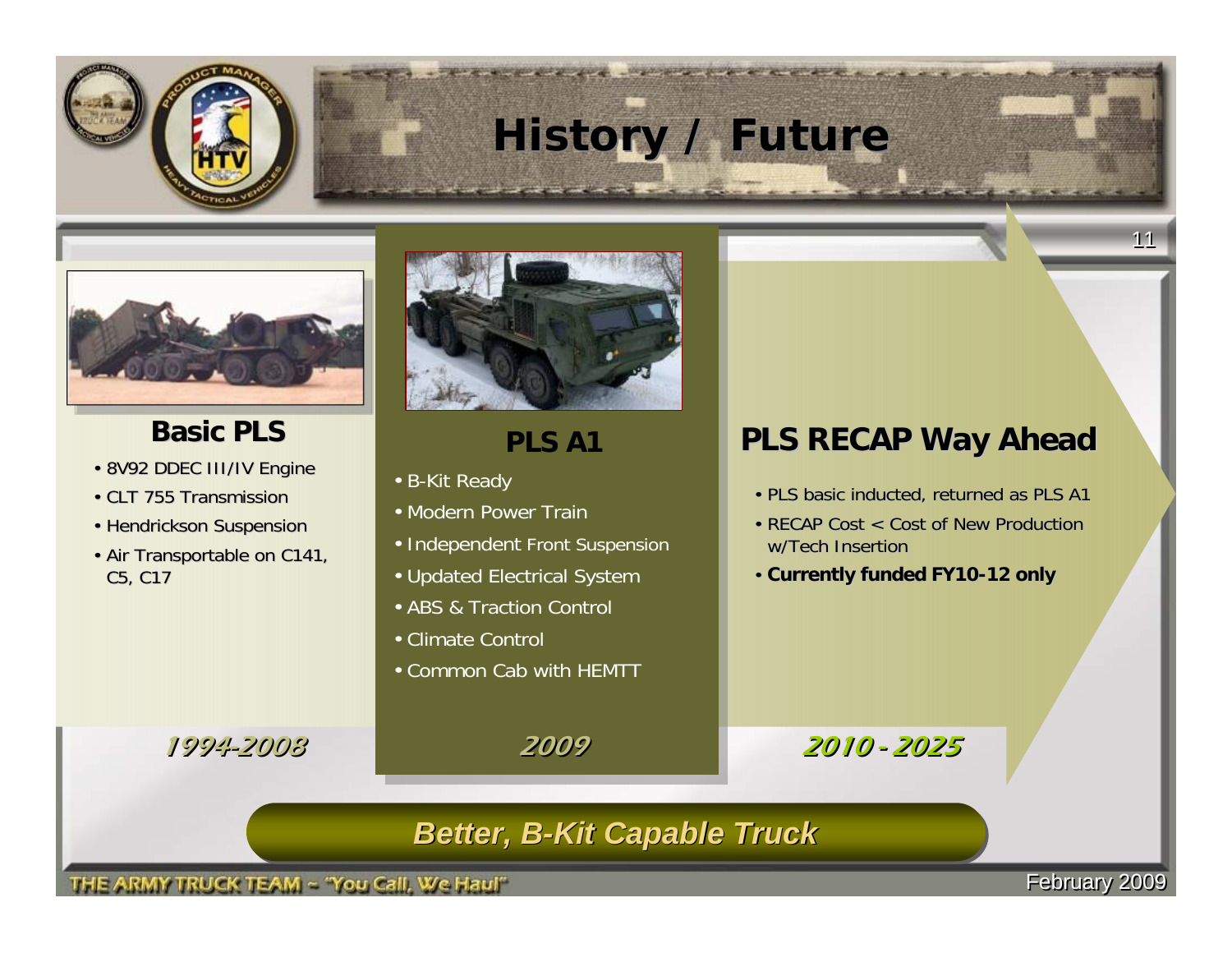

## **PLS B-KIT MODERNIZATION**



RECAP = 313 per year

THE ARMY TRUCK TEAM ~ "You Call, We Haul"

**February 2009**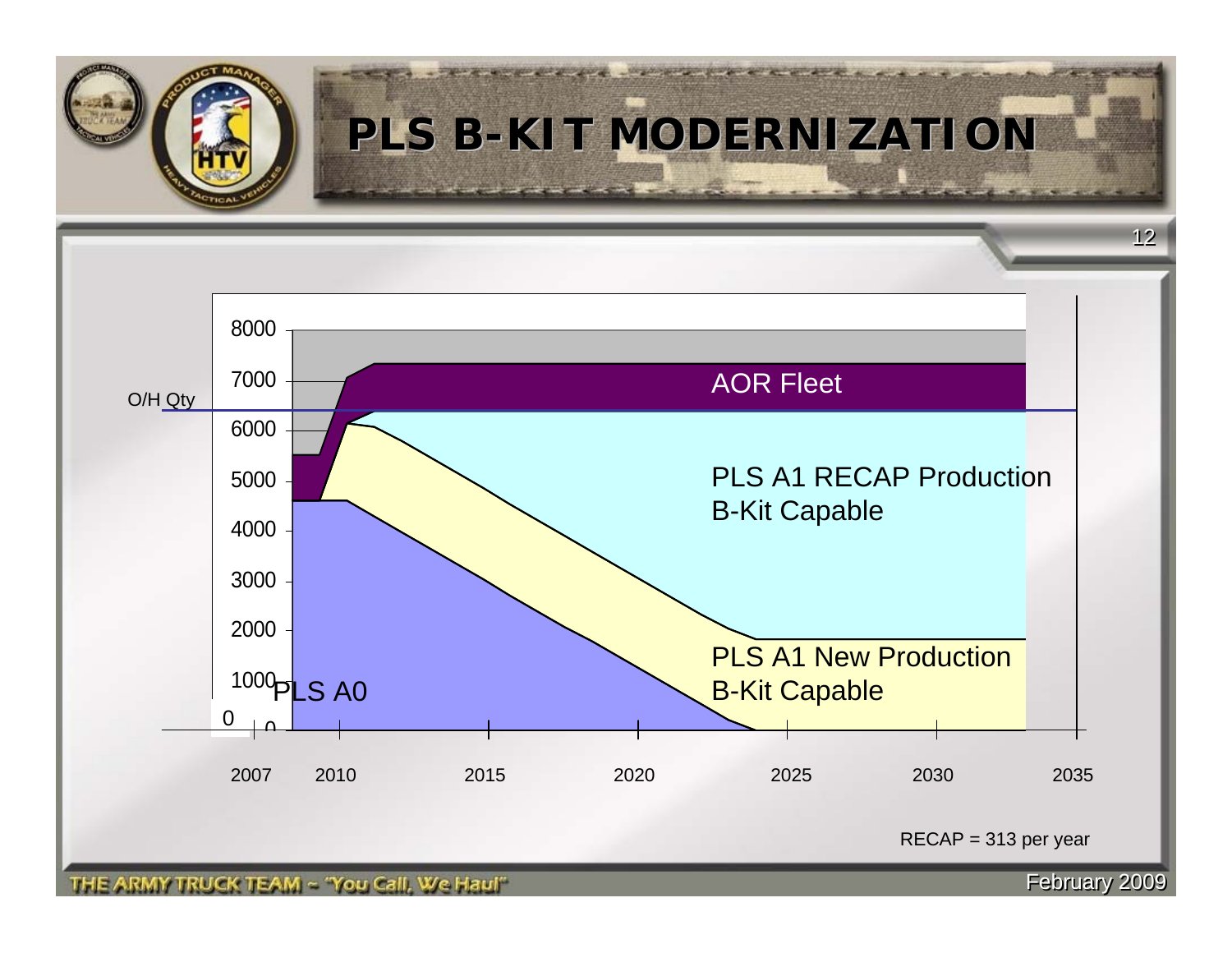

## **HTV Significant Events HTV Significant Events for FY09 for FY09**

#### *OEF/OIF Support OEF/OIF Support*

- *Fielding HEMTT A4 w/ B Fielding HEMTT A4 w/ B-Kits*
- *M915 Cab Field Kit installation M915 Field Kit installation*
- *Interim Stryker Recovery System support*
- *Fire Suppression Kits for HEMTT, PLS, HET and M915FOV Fire Suppression Kits for HEMTT, PLS, HET and M915FOV*

#### *Continued record production l Continued record production levels for all HTV product lines evels for all HTV product lines*

#### *Fleet Modernization Fleet Modernization*

- *PLSA1 / HET A1 testing PLSA1 / HET A1 testing*
- *M915A5 testing / production cut M915A5 testing / production cut-in*
- *Enhanced container Handling Unit enters production Enhanced container Handling Unit enters production*

*Family of Heavy Tactical Ve Family of Heavy Tactical Vehicles contract negotiation hicles contract negotiation*